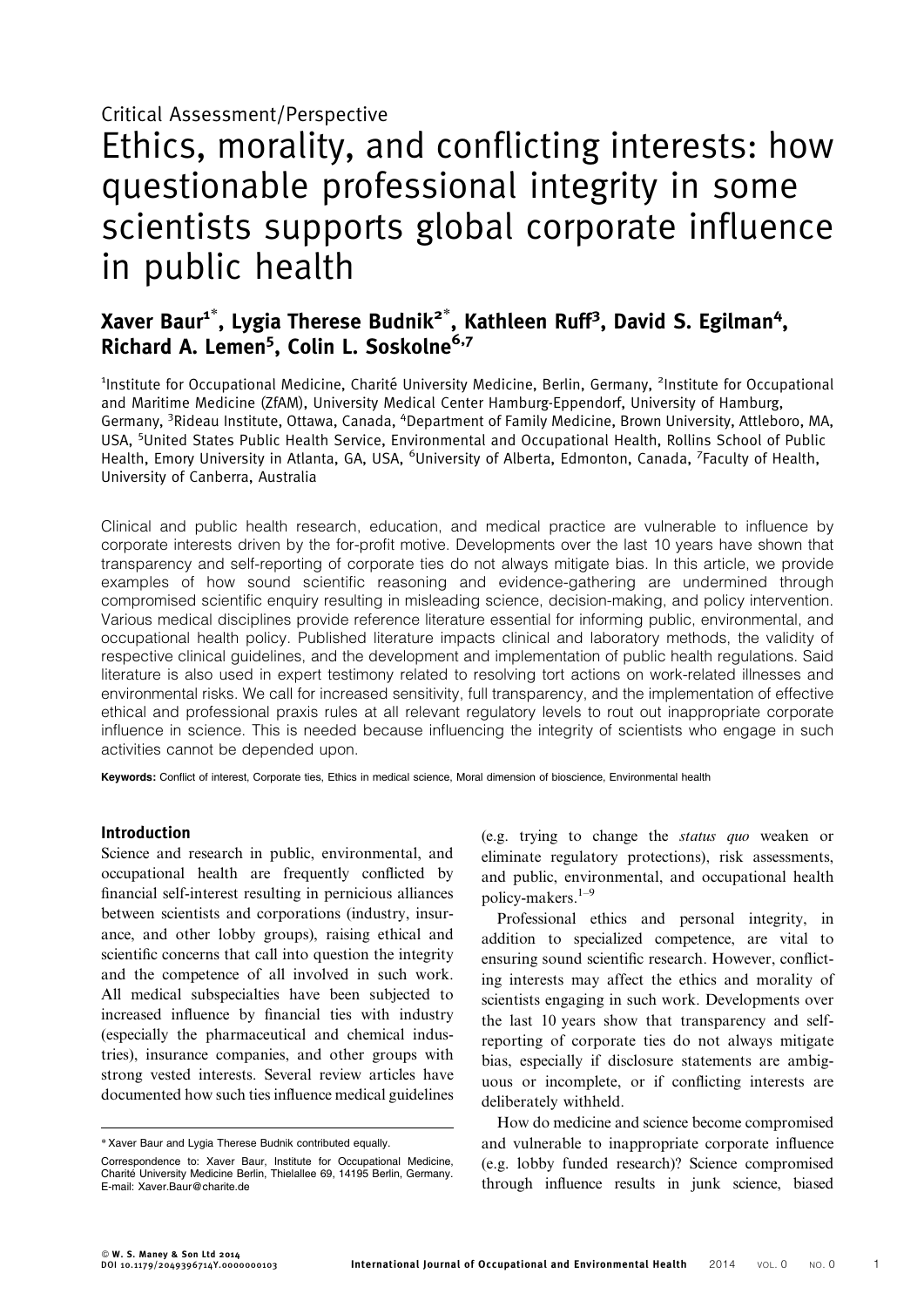application of methods (i.e. using inappropriate animal tests for human long-term effects or inappropriate reference cohorts), and manipulation to cast uncertainty and doubt. This misleads scientific working groups and decision-makers on public, occupational, and environmental health questions. $^{10}$  One reason for conflicting interests is that resources for research and disease treatment and prevention are scarce, and researchers must, therefore, decide how best to apply their limited resources in pursuit of scientific truth. However, to abide by their ethical and moral duties, scientists and physicians cannot be subordinate to other interests, including their own stakeholder interests. Unfortunately, this is frequently not the case.

# Examples of Corporate Influence in Public Health

Well-known examples of compromised medical and public health research with profound influence over public policy processes, from tobacco, asbestos, chemical, pharmaceutical, and car industries have been well documented. Examples include:

- 1. Misleading reporting and misrepresentation of pharmaceutical industry-sponsored research. Examples include the fight over the drug fenoterol and its link to the epidemic of asthma deaths in New Zealand<sup>11</sup> and industry impact on clinical guidelines in psychiatry<sup>3</sup> and pediatrics.<sup>12,13</sup>
- 2. Denying the risks of environmentally hazardous pollutants including agricultural pesticides, persistent organic pollutants, fossil fuel soot, benzene, phthalates, formaldehyde, trichloroethylene, silica, and lead by the chemical industry. $2,14$  Examples also include challenges that fossil fuel emissions cause global warming, rejection of chlorofluorocarbon (CFC) gases as contributing to the hole in the ozone layer, and denial that pollution and/or diesel exhaust causes increased in morbidity and mortality.
- 3. Pernicious influence of industry on public health regulations through misleading reporting and misrepresentation of industry-sponsored research. The refutation of the adverse effects of certain chemicals as endocrine disruptors on the central and peripheral nervous system, $1,15$  the influence of the chemical industry of carcinogenic chemicals (the ongoing "war on carcinogens"), $^2$  and respective recent academic scandals.<sup>14</sup> These publications only show the tip of the iceberg of such pernicious influences on public health. Corporate influences extend also to traffic and transport regulations, threshold limit values for the classification of hazardous substances, hazardous materials bans, and surveillance of at-risk or harmed workers. $4-6$
- 4. Misleading reporting and misrepresentation of tobacco industry-sponsored research on public health regulations: Tobacco company funded studies supporting the development of ''reduced-harm'' cigarettes.<sup>16</sup> Tong and  $\widehat{G}$ lantz<sup>16</sup> recently outlined how industry initially questioned scientific evidence of the harmful effects of secondhand smoke. The denial that cigarette smoke causes lung cancer and of the harmful effects of secondhand smoke in order to

fight regulations for smoke-free environments are also examples of biased research.16

5. Further examples of misleading reporting and misrepresentation of asbestos industry-funded research influencing public health regulations. The asbestos industry's funding of defective scientific studies to create the false impression that chrysotile asbestos can be used safely $9,17$  and falsely stating that the World Health Organization supports the use of chrysotile asbestos in Zimbabwe.<sup>18</sup> These efforts have been well planned, financed, and supported for decades by the industry's scientific lobbyists (example in Ref. 9).

These examples show how compromised science and medicine can lead to death, disease, disability, and dismemberment rather than their prevention. Without addressing these concerns, corporations and their retained researchers increase profits through the distortion of basic science. Furthermore, scientists challenging this corrupted science and call for evidence-based action to protect public health typically lack resources to support their work and at times are subjected to intimidation and retaliation. Indeed, this problem became so pervasive that in 2000 the International Society for Environmental Epidemiology launched a procedure designed to provide moral support to scientists subjected to such pressures<sup>19</sup> (http://www.ise epi.org/About/Docs/iseeprocedurefordealingwithbelea gueredcolleagues.pdf).

## Discussion and Perspectives

There is an urgent need for an increase in independent research funding for occupational and environmental public health science. Both privately and publicly funded research should be scrutinized for potential bias, and research funding should be transparent through full disclosure of any potential financial interests. Funding sources and researcher affiliations, including all potential conflicting interests, must be disclosed. Without full disclosure, it is all the more difficult to identify what vested interests or biases are reflected in research.<sup>1</sup> However, developments over the last 10 years have shown transparency alone is not enough to mitigate bias. Widely distributed ''pro-industry habit of thoughts'' perpetuated by corporate sponsoring of undisclosed grants, contracts, travel expenses and accommodation, honoraria, consultation, and gifts should be banned.<sup>3</sup> This does not mean that corporations should have no role in scientific decisions. In fact, they have a responsibility to protect their workers by being at the forefront of determining the toxicity of the products they use or manufacture and to which their workers and populations are exposed. Good corporate citizenship needs to be reestablished.

Members of guideline panels and decision-making regulatory boards and researchers should be scrutinized $^{20}$ and demonstrate integrity by remaining independent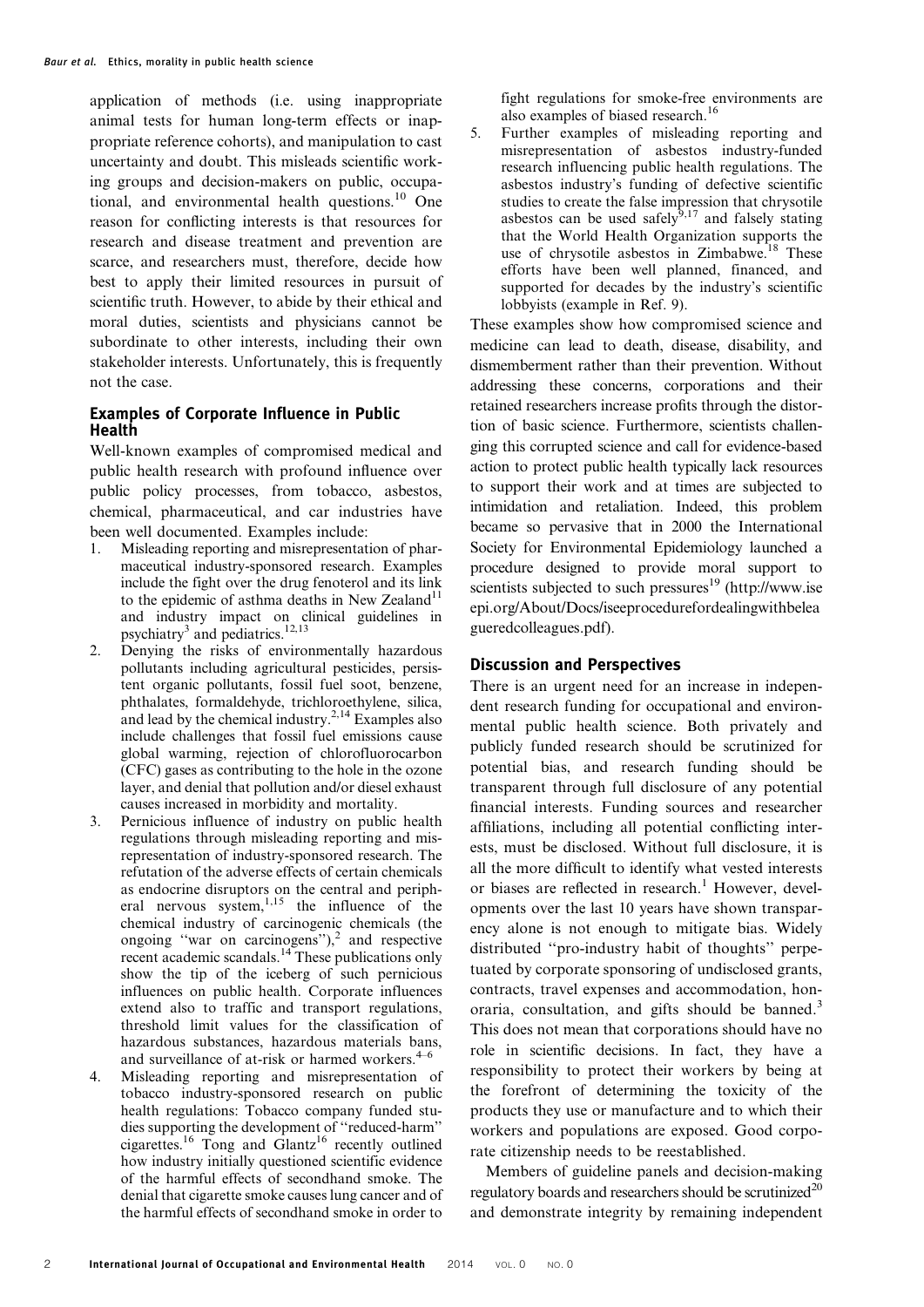from vested interests. $^{21,22}$  They must be concerned not only with the science, but also with the ethical and moral dimensions of scientific enquiry. How can we enforce this? How can scientists avoid being seduced by the financial rewards that place excessive greed above scientific values? A challenging first step is to prevent the undermining of scientific advisory boards (e.g. WHO agencies, state organizations). Inappropriate interventions by vested interests in public policy processes have frequently been reported. These include examples of pressure from industry or from lobby groups on international organizations such as the International Labor Organization, the International Agency for Research on Cancer, European Union regulation concerning the Registration, Evaluation, Authorization and Restriction of Chemicals, and Occupational Safety and Health Administration. Other examples include scientific lobbyists not disclosing funding by industry in becoming members of an advisory boards. The latter have long been known as ''industrial apologists.''

Hardell and colleagues have called for actions to ensure the ethical credibility of medical research. They referenced a publication evaluating funding sources in published manuscripts from two wellrecognized medical journals.<sup>23,24</sup> They found that when one or more of the authors reported a financial association with the funding source, the resulting research was twice as likely to report results supporting the funding sources' products or views. Others have also identified this so-called "funding effect."<sup>25–27</sup> Friedman and Richter state that remuneration does not necessarily result in unethical behavior, but that it can provide a strong incentive. $24$ 

Scientists can play a key role in preventing disease epidemics related to tobacco, asbestos, pesticides, lead in paint, food, and other industrial products known to harm population health. They have the credibility and the expertise to challenge industry's misinformation and demand evidence-based public health policy that serves the public interest. When scientific evidence is distorted to endanger health, silence is complicity, not neutrality. Scientists have a professional and ethical duty to expose misinformation disseminated by vested interests and challenge the double standard whereby vulnerable populations (in particular those overseas) are more likely to be exposed to exported harmful products.

Scientists must hold policy-makers, particularly those charged with protecting health, accountable, intervening to ensure the presentation of independent, reputable scientific evidence. They have a professional obligation to share their expertise with the public to counter the lobbying efforts of vested interests. The challenge lies in being able to counter industry-driven arguments without any of the resources that industry contributes to manufacturing doubt, paying millions annually to lobbyists to derail public interest science. Additionally, corporations should be incentivized through tax regimes to not produce misleading science. Instead they should be responsible for determining occupational exposures, product toxicity, and the prevention of morbidity and mortality.

## Summary and Recommendations

In summary, inclusive policies to address conflicting interests have been prepared by scientific societies, governmental/WHO advisory bodies, and scientific journals. These policies call for transparency, with special regard to providing appropriate access to vital information and pertinent data through the disclosure of financial relationships, affiliations, dependencies, or other potential conflicts, including the expertise of the researcher and limitations of analyzed data.

We call for the implementation of strategies that expose self-interest over the public interest, rigorous unbiased peer review in scientific literature, and ethics guidelines pertaining both to research and practice in the health sciences.

We recommend the creating of standards for the selection and conduct of scientific advisory groups and policy makers to ensure that only uncompromised scientific findings with valid and appropriate scientific methods are accepted.

Scientists should be credited also for their service in the public interest (as they are for teaching and research). Their voluntary participation in the development of diagnostic guidelines, in health and environmental risk assessment, and in limit values panels, should be recognized through credit at the academic level. In addition, ethics departments of medical schools should focus on conflict-of-interest policies within the regular curriculum.<sup>28</sup>

Finally, increased sensitivity of health professionals and the public with respect to possible conflicting interests, and a more critical evaluation of medical and environmental health information must be required with the application of ethics and sound professional practices. These efforts will better ensure the reduction of the weight of junk science in health decisions affecting society.

#### Disclaimer Statements

Contributors Xaver Baur, Lygia Therese Budnik, Kathleen Ruff, David S. Egilman, Richard A. Lemen, and Colin L. Soskolne developed the concept und performed the literature analysis; Xaver Baur and Lygia Therese Budnik wrote the draft of the manuscript; Xaver Baur, Lygia Therese Budnik, Richard A. Lemen, and Colin L. Soskolne finalized the manuscript; Xaver Baur, Lygia Therese Budnik,